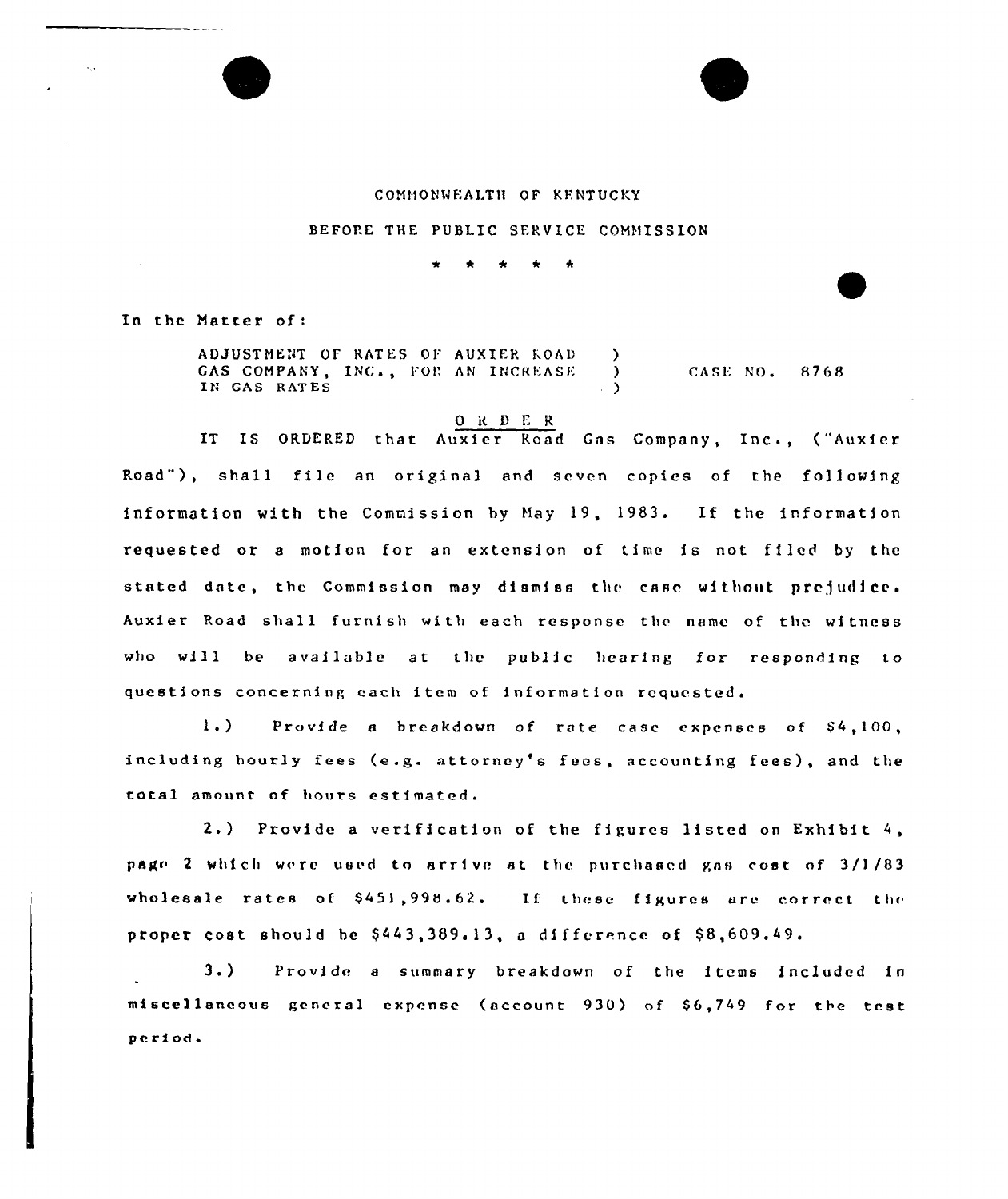4.) Provide verification that uncollectible accounts of \$1,775 for 1982 are actual rather than an estimate. If actual, have any of these amounts since, been collected? Were all of these uncollectibles for service during the test year? If estimates, provide the method used to arrive at the expense of \$1,775.

 $5.$ Provide any climatological data and workpapers supporting the temperature adjustment calculation of Exhibit 3, page 3 of the application. Provide the calculations and/or methods used to arrive at test period degree days. Provide the time period and method used to arrive at normal degree days.

Regarding proposed salary adjustments of \$9,874, provide  $6.$ the following:

- The names of the employces receiving adjustments.  $A_{\bullet}$
- $B$ . Their salaries for the test period and their proposed salaries for 1983.
- A list of duties performed and any additional duties  $c_{\bullet}$ expected to be performed in 1983.
- The amount of hours worked weekly per employee and any  $D_{\bullet}$ additional hours estimated to be worked in 1983. If any of this labor is devoted to other than utility operations, state the percentage of time spent on non utility operations during the test period.
- E. The reasons for each increase.
- $F_{\bullet}$ The specific accounts affected (e.g. meter reading labor, supervision, accounting and collecting, etc.).

7.) Regarding transportation equipment (account 392) and power operated equipment (account 396), provide the following:

- A breakdown of all items included in these accounts.  $A.$
- В. The original cost of these items.
- The present book value of these items.  $c$ .
- A description of the uses of these items. D.  $-2-$